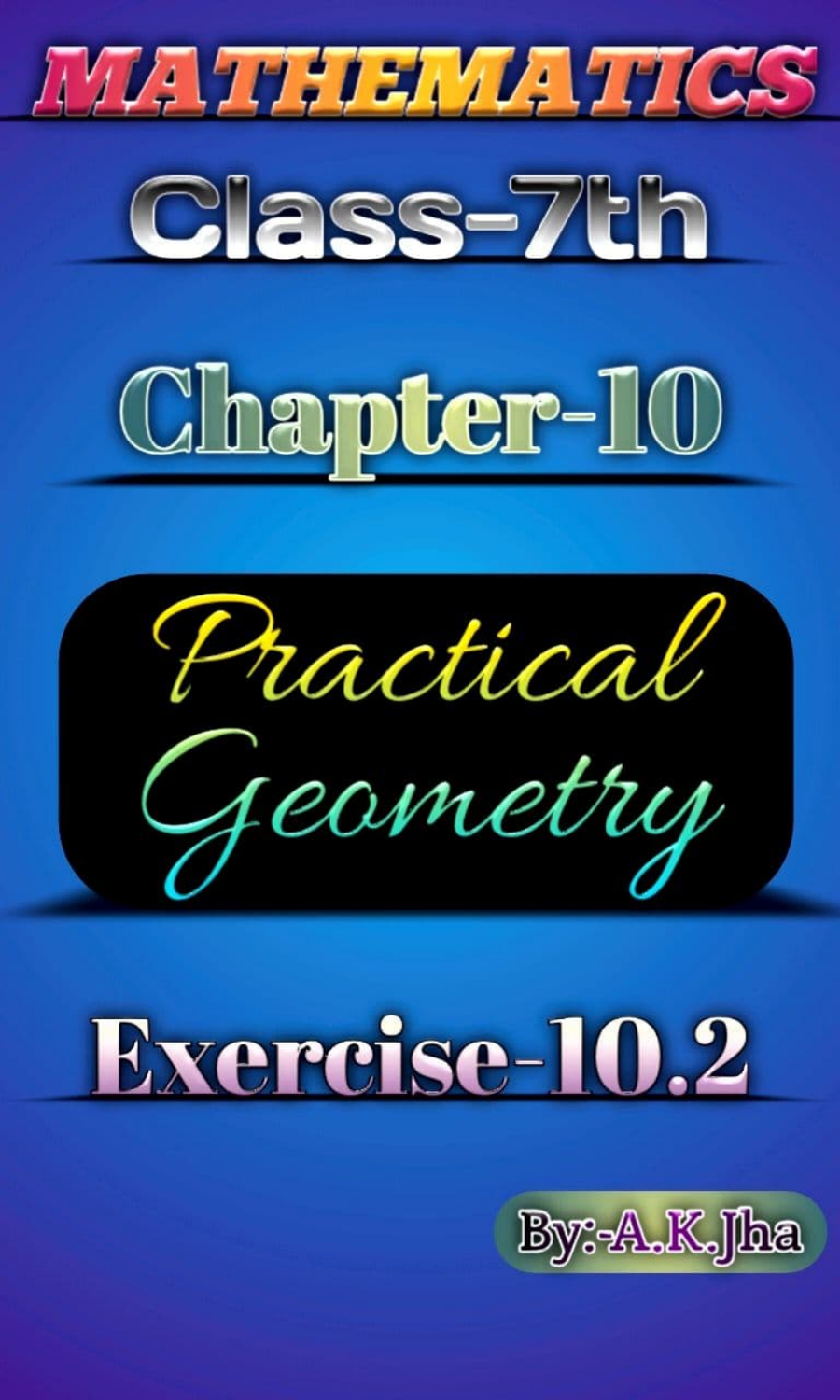# Exercise 10.2

Question 1: Construct  $\triangle$  XYZ in which XY = 4.5 cm, YZ = 5 cm and ZX = 6 cm. **Answer 1:** To construct:  $\triangle XYZ$ , where XY = 4.5 cm, YZ = 5 cm and ZX = 6 cm. Steps of construction:

(a) Draw a line segment YZ = 5 cm.

(b) Taking Z as centre and radius 6 cm, draw an arc.

- (c) Similarly, taking Y as centre and radius 4.5 cm, draw another arc which intersects first arc at point X.
- (d) Join XY and XZ

It is the required  $\triangle$  XYZ.



#### **Question 2:**

Construct an equilateral triangle of side S.5 cm.

**E.** Answer 2:

To construct:  $A \triangle ABC$  where  $AB = BC = CA = 5.5$  cm

Steps of construction

(a) Draw a line segment BC = 5.5 cm

(b)Taking points B and Cas centers and radius 5.5 cm, draw arcs which intersect at point A.

(c) Join AB and AC.

It is the required  $\triangle$ ABC.